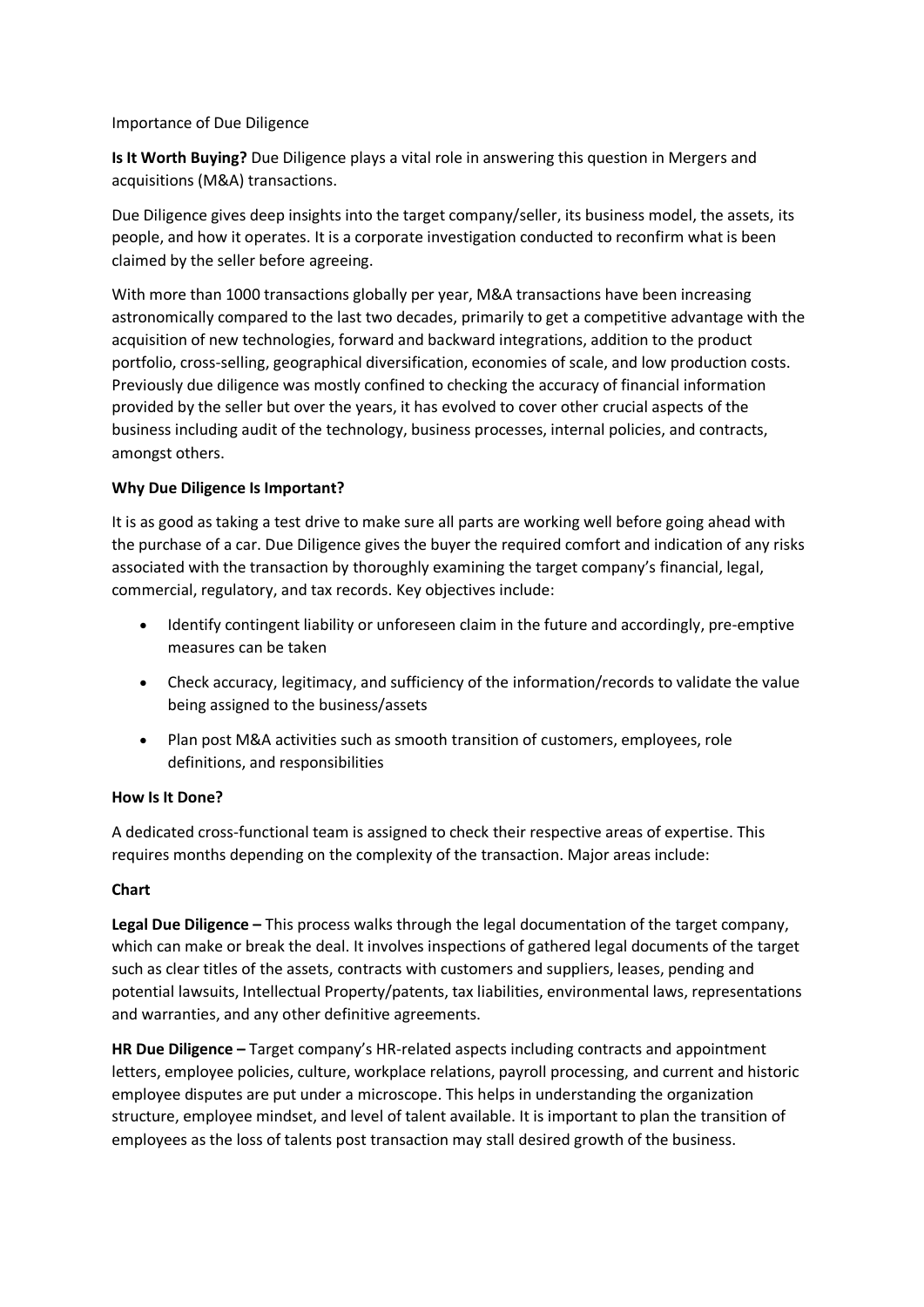**Financial Due Diligence –** It is also known as accounting due diligence. It sheds light on the financial health of the target company. This is the assessment of financial information which includes accounts and the supporting files with the vouchers and invoices, fixed assets registers, audited financial statements, balance sheets, assets and liabilities, cash flows, and capital expenditure for the period under investigation. This aims at proving the legitimacy of the financial information shared by the target company and analyzing if there is under or reporting which may affect the agreed valuation. In addition, it helps to identify any liability which may arise in the future.

**Tax and Regulatory Due Diligence –** This helps to identify if there is any lethargy in the system to file periodic returns and necessary forms, or if there are any pending claims or litigations with the authorities. The risk can also be mitigated by requesting a no-dues certificate from the tax and other regulatory authorities.

**Intellectual property/patent/trademark Due Diligence –** People often turn a blind eye to Intellectual Property (IP) during Due Diligence. In this process, IP lawyers review and analyze patents and patent applications, trademarks, copyrights, slogans and brand hashtags, publicity rights, and software and databases. Based on the same, they evaluate the quality and value of IP assets. This can be an important aspect depending on the agreed valuation and its components for the transaction.

**IT/ Systems Due Diligence –** IT Due Diligence helps understand IT structures, which include technical liabilities, software licensing, open-source components, technical risks, and security testing. This process also analyzes the potential risk involved as well as the management and protection of sensitive data. The importance of IT due to diligence would vary depending on the sector and nature of business.

### **Common Challenges Faced by the Buyer and Seller in Due Diligence**

**Inadequate Planning –** Road map to the transaction is always crowded with multiple tasks and priorities. The dedicated teams are always occupied with a load of work to finish but often fail to deliver due to inadequate planning, prioritization, and lack of firm leadership.

**Poor Communication –** Clear and effective communication during the Due Diligence phase is a must for both buyer and seller sides, be it preparation of data room, checking the records, or discussing the aberrations and extreme findings before finalizing the Due Diligence report.

**Adjustment in Valuations –** If any adverse findings come up in Due Diligence, negotiations for valuation adjustments take place between both parties. If not handled diligently, it may result in withdrawal from the transaction by either of the parties.

**Time Overruns**– Due to unorganized data or insufficiency of data, poor communication and clarity between the parties about the objectives of Due Diligence, it may take longer than the expected timeframe.

**Difficulty in Evaluation Based on The Limited Data in Limited Timeframe-** Major challenge for a buyer is to analyze the limited data available in the limited time frame to justify the agreed valuation and estimate any liability that may come up in the future. It is not always foolproof but the risks can be mitigated by strong and exhaustive definitive agreements to be signed between the parties including all required disclaimers, warranties, and affidavits.

*With an increase in the number and complexity of the M&A transactions, it is of paramount importance to strategize the whole process especially Due Diligence. The risks can also be*